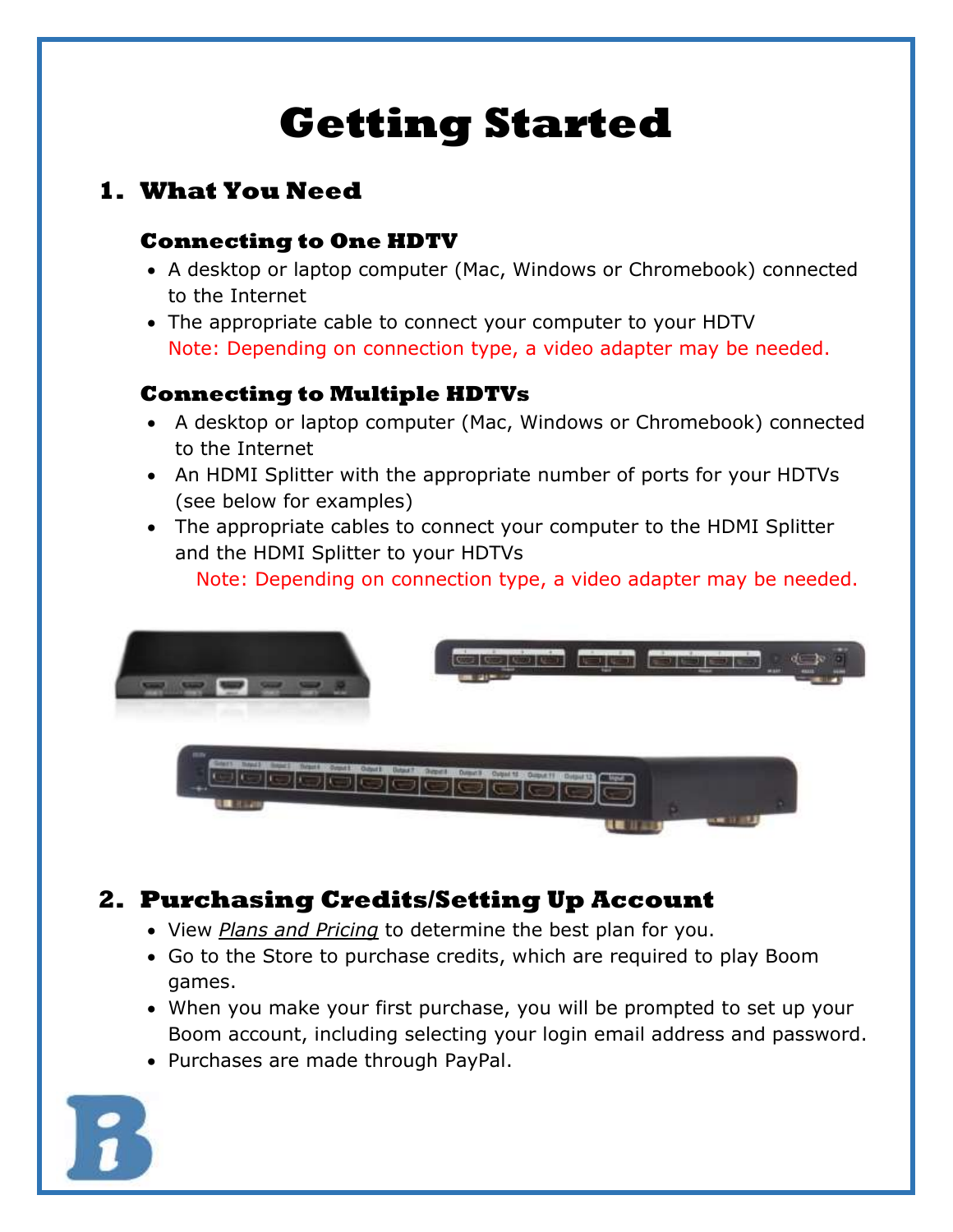## **3. Playing a Game**

- After logging in, click "Memberships," click "View" then click on the game you wish to play
- You can also play the wheel by clicking on "Spin the Magic Number Wheel" from the Menu bar.

### **Important Notes**

- Boom Industries is not an IT nor an Audio/Video company. The following general setup guidelines are for your convenience only. We recommend consulting an IT or Audio/Video professional for your setup.
- Although we try to keep our current guidelines up to date, technology is always advancing so products listed may not be the newest on the market.
- Only Computers or Laptops running Mac OS X, Chrome OS, or Windows 10 and above are recommended. We highly recommend using **Google Chrome**, **Mozilla Firefox**, or **Safari**. Other browsers may not be supported.
- Computer should be set to "**Full Screen**" mode.
	- ✓ For **Google Chrome, Mozilla Firefox, Internet Explorer** and **Edge**, press the F11 Key on the upper keys of the keyboard.
	- $\checkmark$  For Apple Safari, click on the green dot in the upper left-hand corner to open "Full Screen" mode. If the Toolbar Bar still remains at the top, click on "View" in the toolbar. In the drop-down menu, you can un-check: "Always Show Toolbar in Full Screen" option. Note: The Toolbar will reappear for use by dragging your cursor near the top of the screen.
- Disable your computer's screen saver and sleep mode.
- Set your computer's resolution to a 16:9 aspect ratio.
- Tablets are only recommended for home use because they usually lack a standard wired network port, requiring the use of a Wi-Fi connection, as well as an HDMI connector. Connection guidelines only work with HDTVs. Longer cable lengths affect video signal strength; use the shortest quality cables possible for the best results.